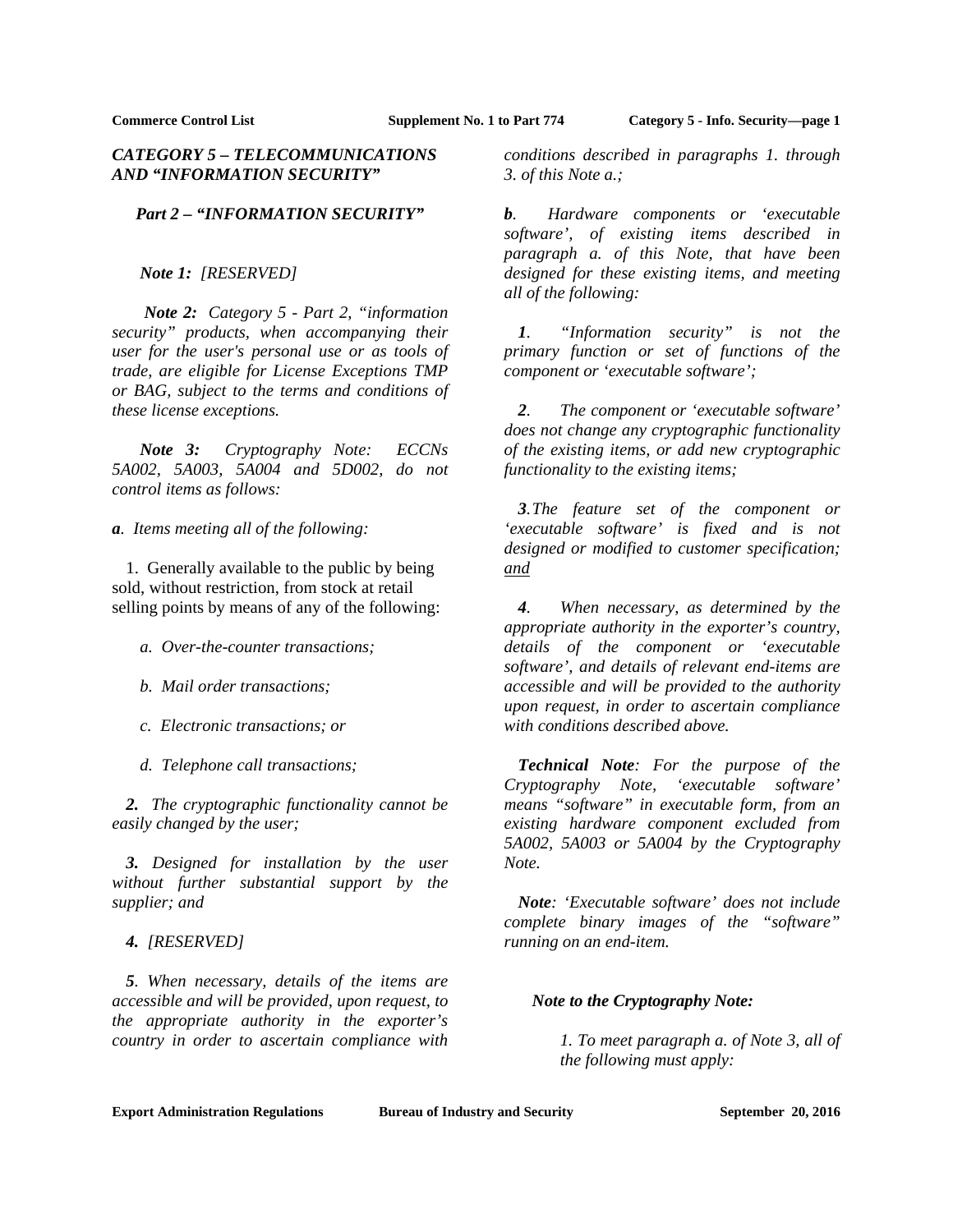- *a. The item is of potential interest to a wide range of individuals and businesses; and*
- *b. The price and information about the main functionality of the item are available before purchase without the need to consult the vendor or supplier. A simple price inquiry is not considered to be a consultation.*

*2. In determining eligibility of paragraph a. of Note 3, BIS may take into account relevant factors such as quantity, price, required technical skill, existing sales channels, typical customers, typical use or any exclusionary practices of the supplier.* 

 *N.B. to Note 3 (Cryptography Note): You must submit a classification request or selfclassification report to BIS for mass market encryption commodities and software eligible for the Cryptography Note employing a key length greater than 64 bits for the symmetric algorithm (or, for commodities and software not implementing any symmetric algorithms, employing a key length greater than 768 bits for asymmetric algorithms or greater than 128 bits for elliptic curve algorithms) in accordance with the requirements of § 740.17(b) of the EAR in order to be released from the "EI" and "NS" controls of ECCN 5A002 or 5D002.* 

*Note 4: Category 5 - Part 2 does not apply to items incorporating or using "cryptography" and meeting all of the following:* 

*a. The primary function or set of functions is not any of the following:* 

 *1. "Information security";* 

 *2. A computer, including operating systems, parts and components therefor;* 

 *3. Sending, receiving or storing information (except in support of entertainment, mass commercial broadcasts, digital rights management or medical records management); or* 

 *4. Networking (includes operation, administration, management and provisioning);* 

*b. The cryptographic functionality is limited to supporting their primary function or set of functions; and* 

*c. When necessary, details of the items are accessible and will be provided, upon request, to the appropriate authority in the exporter's country in order to ascertain compliance with conditions described in paragraphs a. and b. above.*

# **A. "END ITEMS," "EQUIPMENT," "ACCESSORIES," "ATTACHMENTS," "PARTS," "COMPONENTS," AND "SYSTEMS"**

# **I. CRYPTOGRAPHIC "INFORMATION SECURITY"**

**5A002 "Information security" systems, equipment and "components," as follows (see List of Items Controlled).**

### **License Requirements**

*Reason for Control*: NS, AT, EI

| $\mathcal{C}ontrol(s)$                                                             | [Country Chart (See]<br>$ Supp. No. I$ to part 738) |
|------------------------------------------------------------------------------------|-----------------------------------------------------|
| $\overline{\text{NS}}$ applies to entire $\overline{\text{NS}}$ Column 1.<br>entry |                                                     |
| $AT$ applies to entire $AT$ Column 1.<br>entry                                     |                                                     |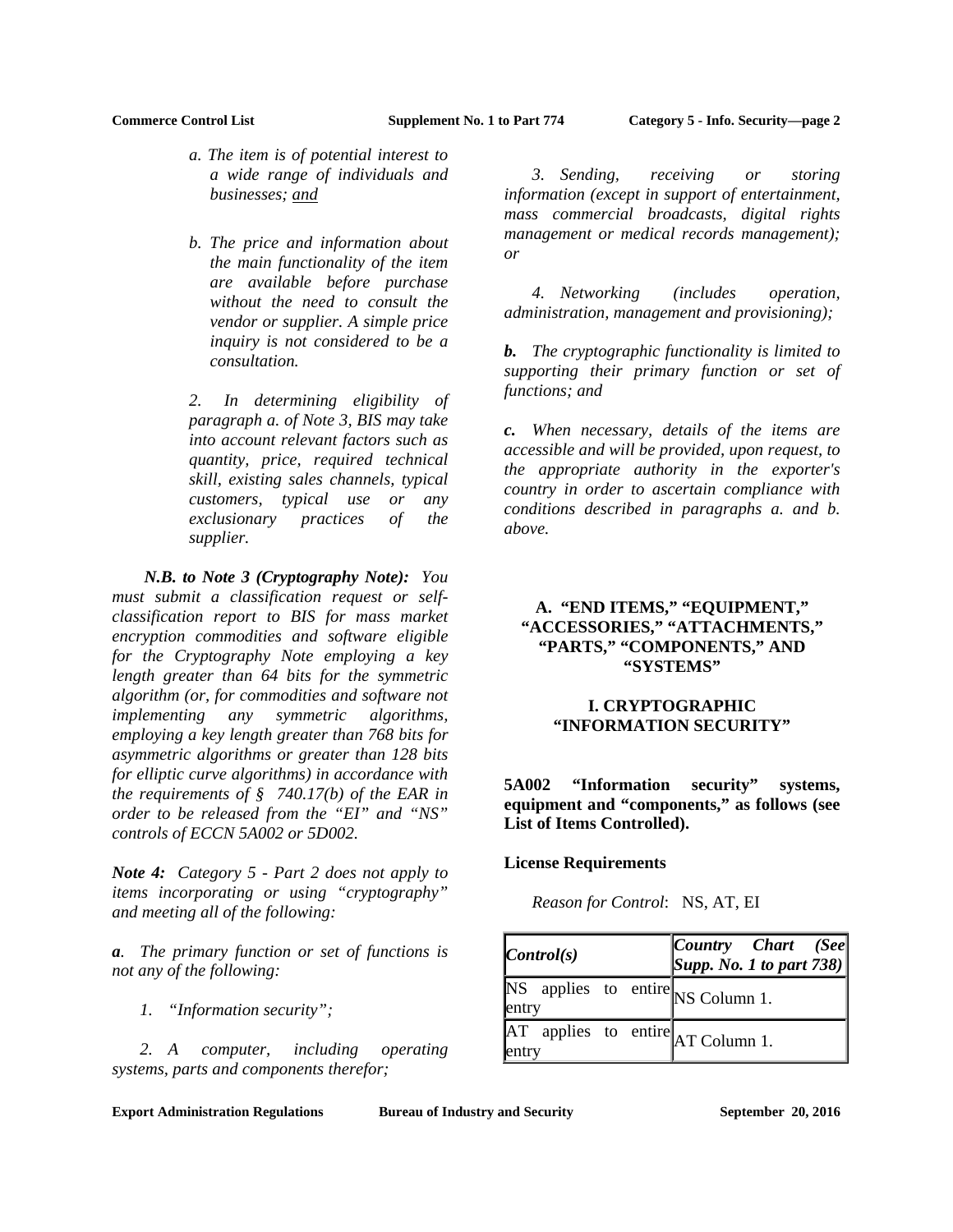| EI applies to |  |      | entire Refer to $$742.15$ of the |  |
|---------------|--|------|----------------------------------|--|
| entry         |  | EAR. |                                  |  |

*License Requirements Note: See § 744.17 of the EAR for additional license requirements for microprocessors having a processing speed of 5 GFLOPS or more and an arithmetic logic unit with an access width of 32 bit or more, including those incorporating "information security" functionality, and associated "software" and "technology" for the "production" or "development" of such microprocessors.* 

**List Based License Exceptions** (See Part 740 for a description of all license exceptions)

- LVS: Yes: \$500 for "components". N/A for systems and equipment.
- GBS: N/A
- CIV: N/A
- ENC: Yes for certain EI controlled commodities, see §740.17 of the EAR for eligibility.

### **List of Items Controlled**

*Related Controls:* (1) ECCN 5A002.a controls "components" providing the means or functions necessary for "information security." All such "components" are presumptively "specially designed" and controlled by 5A002.a. (2) See USML Categories XI (including XI(b)) and XIII(b)  $(including \quad XIII(b)(2))$  for controls on systems, equipment, and components described in 5A002.d or .e that are subject to the ITAR. (3) After classification or selfclassification in accordance with § 740.17(b) of the EAR, mass market encryption commodities that meet eligibility requirements are released from "EI" and "NS" controls. These commodities are designated 5A992.c.

*Items*:

a. Systems, equipment and components, for cryptographic "information security," as follows:

 **N.B**.: *For the control of Global Navigation Satellite Systems (GNSS) receiving equipment containing or employing decryption, see ECCN 7A005, and for related decryption "software" and "technology" see 7D005 and 7E001.*

 a.1. Designed or modified to use "cryptography" employing digital techniques performing any cryptographic function other than authentication, digital signature, or execution of copy-protected "software," and having any of the following:

## *Technical Notes:*

 *1. Functions for authentication, digital signature and the execution of copy-protected "software" include their associated key management function.* 

 *2. Authentication includes all aspects of access control where there is no encryption of files or text except as directly related to the protection of passwords, Personal Identification Numbers (PINs) or similar data to prevent unauthorized access.* 

 a.1.a. A "symmetric algorithm" employing a key length in excess of 56-bits; *or*

*Technical Note: In Category 5 - Part 2, parity bits are not included in the key length.* 

 a.1.b. An "asymmetric algorithm" where the security of the algorithm is based on any of the following:

 a.1.b.1. Factorization of integers in excess of 512 bits (*e.g.,* RSA);

*Related Definitions*: N/A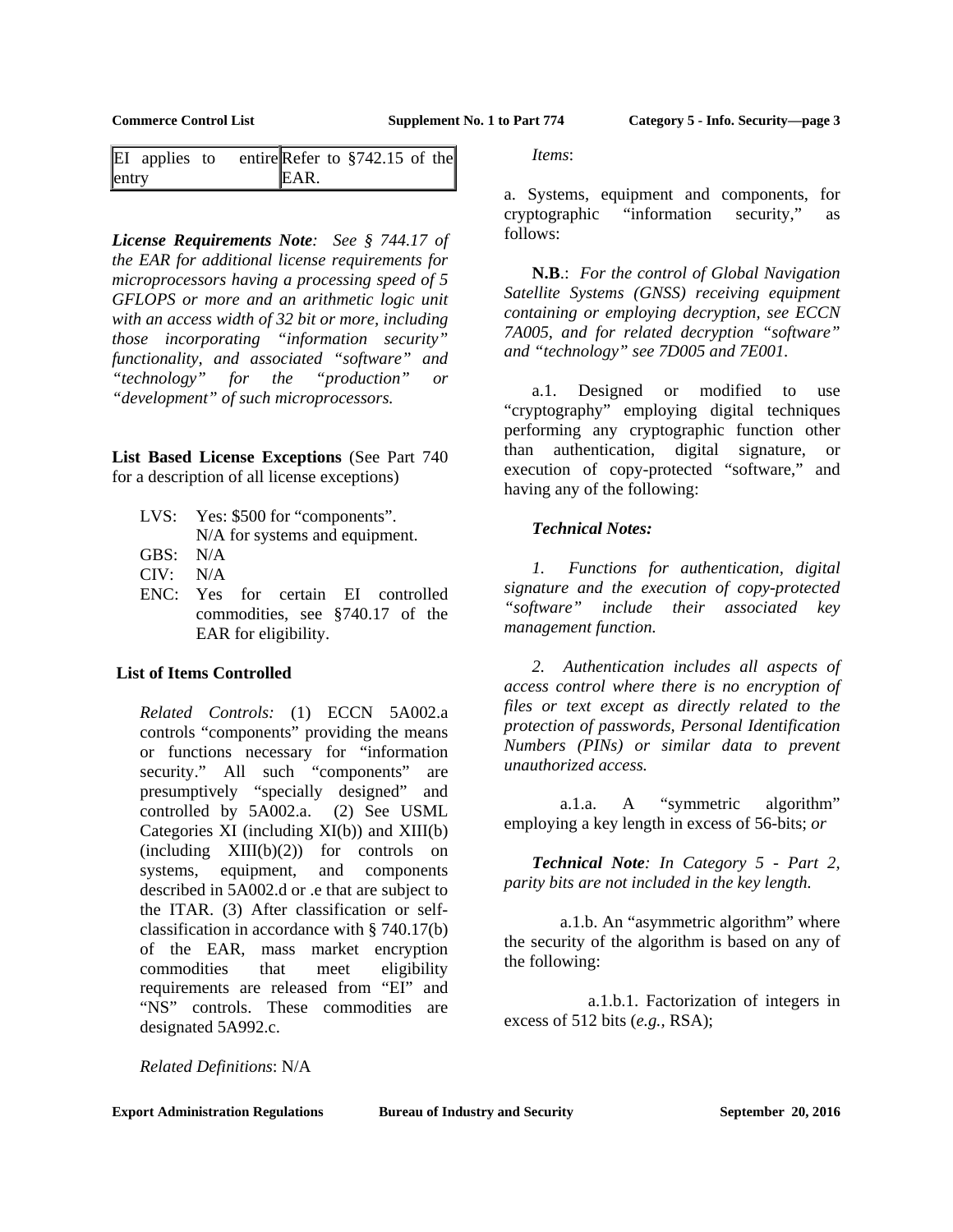a.1.b.2. Computation of discrete logarithms in a multiplicative group of a finite field of size greater than 512 bits (*e.g*., Diffie-Hellman over Z/pZ); *or*

 a.1.b.3. Discrete logarithms in a group other than mentioned in 5A002.a.1.b.2 in excess of 112 bits (*e.g*., Diffie-Hellman over an elliptic curve);

a.2. [Reserved]

*N.B.: See 5A004.a for items formerly specified in 5A002.a.2.* 

*Note: 5A002.a does not control any of the following:* 

*(a) Smart cards and smart card 'readers/writers' as follows:* 

 *(1) A smart card or an electronically readable personal document (e.g., token coin, e-passport) that meets any of the following:* 

 *a. The cryptographic capability is restricted for use in equipment or systems, excluded from 5A002, 5A003 or 5A004 by Note 4 in Category 5 - Part 2 or entries (b) to (i) of this Note, and cannot be reprogrammed for any other use; or* 

 *b. Having all of the following:* 

 *1. It is specially designed and limited to allow protection of 'personal data' stored within;* 

 *2. Has been, or can only be, personalized for public or commercial transactions or individual identification; and* 

 *3. Where the cryptographic capability is not user-accessible;* 

 *Technical Note: 'Personal data' includes any data specific to a particular person*  *or entity, such as the amount of money stored and data necessary for authentication.* 

 *(2). 'Readers/writers' specially designed or modified, and limited, for items specified by (a)(1) of this Note;* 

*Technical Note: 'Readers/writers' include equipment that communicates with smart cards or electronically readable documents through a network.* 

*(b) Cryptographic equipment specially designed and limited for banking use or 'money transactions';* 

*Technical Note: 'Money transactions' in 5A002 Note (b) includes the collection and settlement of fares or credit functions.* 

*(c) Portable or mobile radiotelephones for civil use (e.g., for use with commercial civil cellular radio communication systems) that are not capable of transmitting encrypted data directly to another radiotelephone or equipment (other than Radio Access Network (RAN) equipment), nor of passing encrypted data through RAN equipment (e.g., Radio Network Controller (RNC) or Base Station Controller (BSC));* 

*(d) Cordless telephone equipment not capable of end-to-end encryption where the maximum effective range of unboosted cordless operation (i.e., a single, unrelayed hop between terminal and home base station) is less than 400 meters according to the manufacturer's specifications;* 

*(e) Portable or mobile radiotelephones and similar client wireless devices for civil use, that implement only published or commercial cryptographic standards (except for anti-piracy functions, which may be non-published) and also meet the provisions of paragraphs a.2. to a.5. of the Cryptography Note (Note 3 in Category 5 – Part 2), that have been customized for a specific civil industry application with features that do not affect the cryptographic*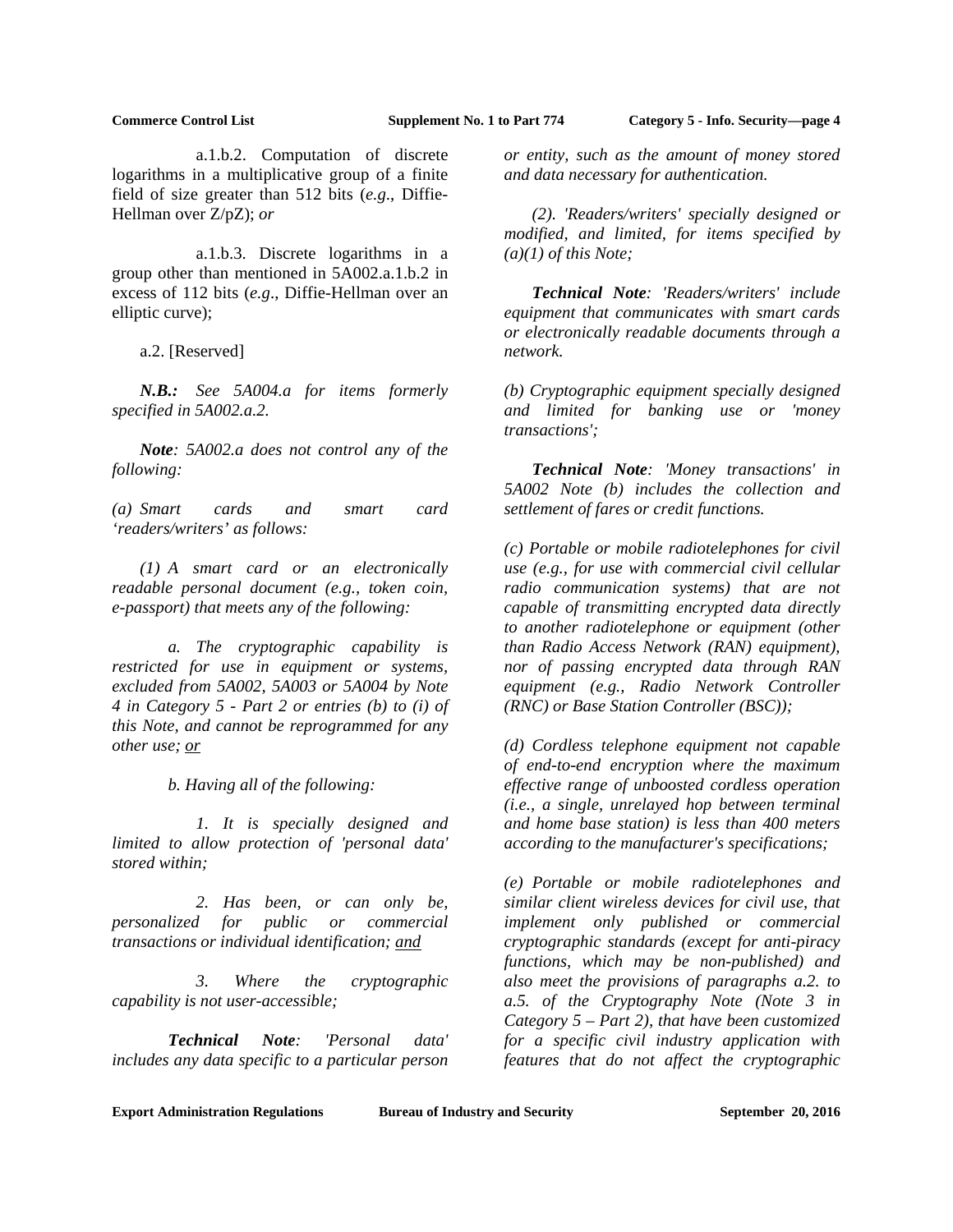*functionality of these original non-customized devices;* 

*(f) Wireless "personal area network" equipment that implement only published or commercial cryptographic standards and where the cryptographic capability is limited to a nominal operating range not exceeding 30 meters according to the manufacturer's specifications, or not exceeding 100 meters according to the manufacturer's specifications for equipment that cannot interconnect with more than seven devices;* 

*(g) Equipment meeting all of the following:* 

 *1. All cryptographic capability specified by 5A002.a meets any of the following:* 

 *a. It cannot be used; or* 

 *b. It can only be made useable by means of "cryptographic activation;" and* 

 *2. When necessary as determined by the appropriate authority in the exporter's country, details of the equipment are accessible and will be provided to the authority upon request, in order to ascertain compliance with conditions described above;* 

*N.B.1: See 5A002.a for equipment that has undergone "cryptographic activation."* 

*N.B.2: See also 5A002.b, 5D002.d and 5E002.b.* 

*(h) Mobile telecommunications Radio Access Network (RAN) equipment designed for civil use, which also meet the provisions 2. to 5. of part a. of the Cryptography Note (Note 3 in Category 5 – Part 2), having an RF output power limited to 0.1W (20 dBm) or less, and supporting 16 or fewer concurrent users;* 

*(i) Routers, switches or relays, where the "information security" functionality is limited to* 

*the tasks of "Operations, Administration or Maintenance" ("OAM") implementing only published or commercial cryptographic standards; or* 

*(j) General purpose computing equipment or servers, where the "information security" functionality meets all of the following:* 

 *1. Uses only published or commercial cryptographic standards; and* 

 *2. Is any of the following:* 

 *a. Integral to a CPU that meets the provisions of Note 3 in Category 5 - Part 2;* 

 *b. Integral to an operating system that is not specified by 5D002; or* 

 *c. Limited to "OAM" of the equipment.* 

b. Designed or modified to enable, by means of "cryptographic activation," an item to achieve or exceed the controlled performance levels for functionality specified by 5A002.a that would not otherwise be enabled;

c. Designed or modified to use or perform "quantum cryptography;"

*Technical Note: "Quantum cryptography" is also known as Quantum Key Distribution (QKD).* 

d. Designed or modified to use cryptographic techniques to generate channelizing codes, scrambling codes or network identification codes, for systems using ultra-wideband modulation techniques and having any of the following:

 d.1. A bandwidth exceeding 500 MHz; *or*

 d.2. A "fractional bandwidth" of 20% or more;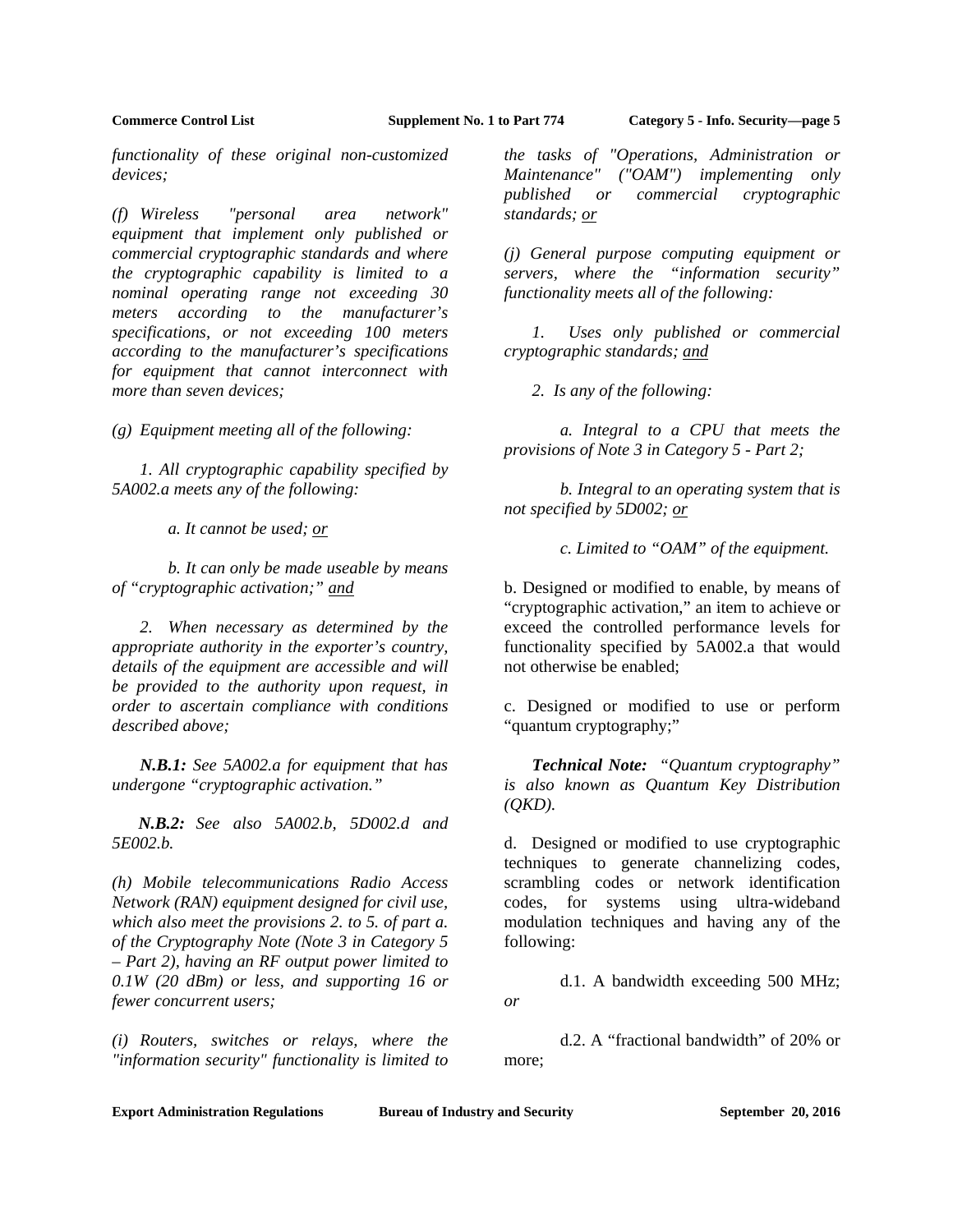e. Designed or modified to use cryptographic techniques to generate the spreading code for "spread spectrum" systems, not controlled in 5A002.d, including the hopping code for "frequency hopping" systems.

# **5A992 Equipment not controlled by 5A002 (see List of Items Controlled).**

## **License Requirements**

*Reason for Control*: AT

| Control(s)                                  | Country Chart (See<br>Supp. No. 1 to part<br>738). |
|---------------------------------------------|----------------------------------------------------|
| AT applies to entire   AT Column 1<br>entry |                                                    |

*License Requirements Note: See § 744.17 of the EAR for additional license requirements for microprocessors having a processing speed of 5 GFLOPS or more and an arithmetic logic unit with an access width of 32 bit or more, including those incorporating "information security" functionality, and associated "software" and "technology" for the "production" or "development" of such microprocessors.* 

**List Based License Exceptions** (See Part 740 for a description of all license exceptions)

| LVS: | N/A |
|------|-----|
| GBS: | N/A |
| CIV: | N/A |

# **List of Items Controlled**

*Related Controls:* N/A *Related Definitions:* N/A *Items:*

a. [Reserved]

**Export Administration Regulations Bureau of Industry and Security September 20, 2016** 

b. [Reserved]

c. Commodities classified as mass market encryption commodities in accordance with § 740.17(b) of the EAR.

## **II. NON-CRYPTOGRAPHIC "INFORMATION SECURITY"**

**5A003 "Systems," "equipment" and "components," for non-cryptographic "information security," as follows (see List of Items Controlled).** 

## **License Requirements**

 *Reason for Control*: NS, AT

| $\vert Control(s)$                                                                 | Country Chart (See Supp.<br>No. 1 to part 738) |
|------------------------------------------------------------------------------------|------------------------------------------------|
| $\overline{\text{NS}}$ applies to entire $\overline{\text{NS}}$ Column 2.<br>entry |                                                |
| $AT$ applies to entire $AT$ Column 1.<br>entry                                     |                                                |

**List Based License Exceptions** (See Part 740 for a description of all license exceptions)

*LVS*: Yes: \$500 for "components." N/A for systems and equipment. *GBS*: N/A *CIV*: N/A

# **List of Items Controlled**

*Related Controls*: N/A *Related Definitions*: N/A *Items:* 

a. Communications cable systems designed or modified using mechanical, electrical or electronic means to detect surreptitious intrusion;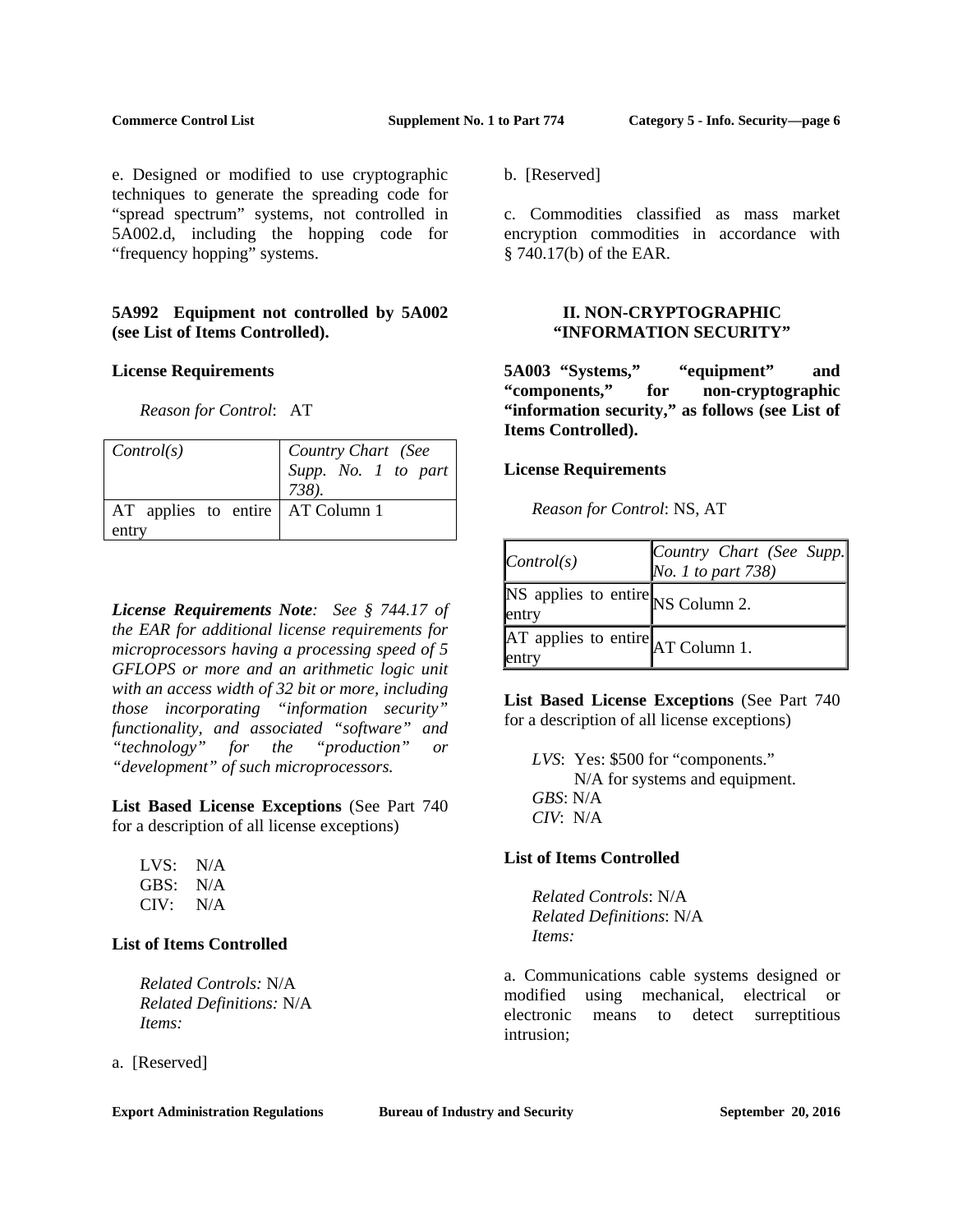*Note: 5A003.a applies only to physical layer security.* 

b. "Specially designed" or modified to reduce the compromising emanations of informationbearing signals beyond what is necessary for health, safety or electromagnetic interference standards.

# **III. DEFEATING, WEAKENING OR BYPASSING "INFORMATION SECURITY"**

**5A004 "Systems," "equipment" and "components" for defeating, weakening or bypassing "information security," as follows (see List of Items Controlled).** 

### **License Requirements**

| $\vert Control(s)$                      | Country Chart (See<br>Supp. No. 1 to part<br>$ 738\rangle$ |
|-----------------------------------------|------------------------------------------------------------|
| NS applies to entire entry NS Column 1. |                                                            |
| AT applies to entire entry AT Column 1. |                                                            |
| EI applies to entire entry              | Refer to $$742.15$ of the                                  |

*Reason for Control*: NS, AT, EI

 *License Requirements Note: See §744.17 of the EAR for additional license requirements for microprocessors having a processing speed of 5 GFLOPS or more and an arithmetic logic unit with an access width of 32 bit or more, including those incorporating "information security" functionality, and associated "software" and "technology" for the "production" or "development" of such microprocessors.* 

**List Based License Exceptions** (See Part 740 for a description of all license exceptions)

*LVS*: Yes: \$500 for "components." N/A for systems and equipment.

- *GBS*: N/A *CIV*: N/A
- *ENC*: Yes for certain EI controlled commodities, see §740.17 of the EAR for eligibility.

# **List of Items Controlled**

*Related Controls*: ECCN 5A004.a controls "components" providing the means or functions necessary for "information security." All such "components" are presumptively "specially designed" and controlled by 5A004.a. *Related Definitions*: N/A *Items*:

a. Designed or modified to perform 'cryptanalytic functions.'

*Note: 5A004.a includes systems or equipment, designed or modified to perform 'cryptanalytic functions' by means of reverse engineering.* 

*Technical Note: 'Cryptanalytic functions' are functions designed to defeat cryptographic mechanisms in order to derive confidential variables or sensitive data, including clear text, passwords or cryptographic keys.* 

b. [Reserved]

# **B. TEST, INSPECTION AND "PRODUCTION EQUIPMENT"**

**5B002 "Information Security" test, inspection and "production" equipment, as follows (see List of Items Controlled).**

# **License Requirements**

*Reason for Control*: NS, AT

*Control(s) Country Chart (See*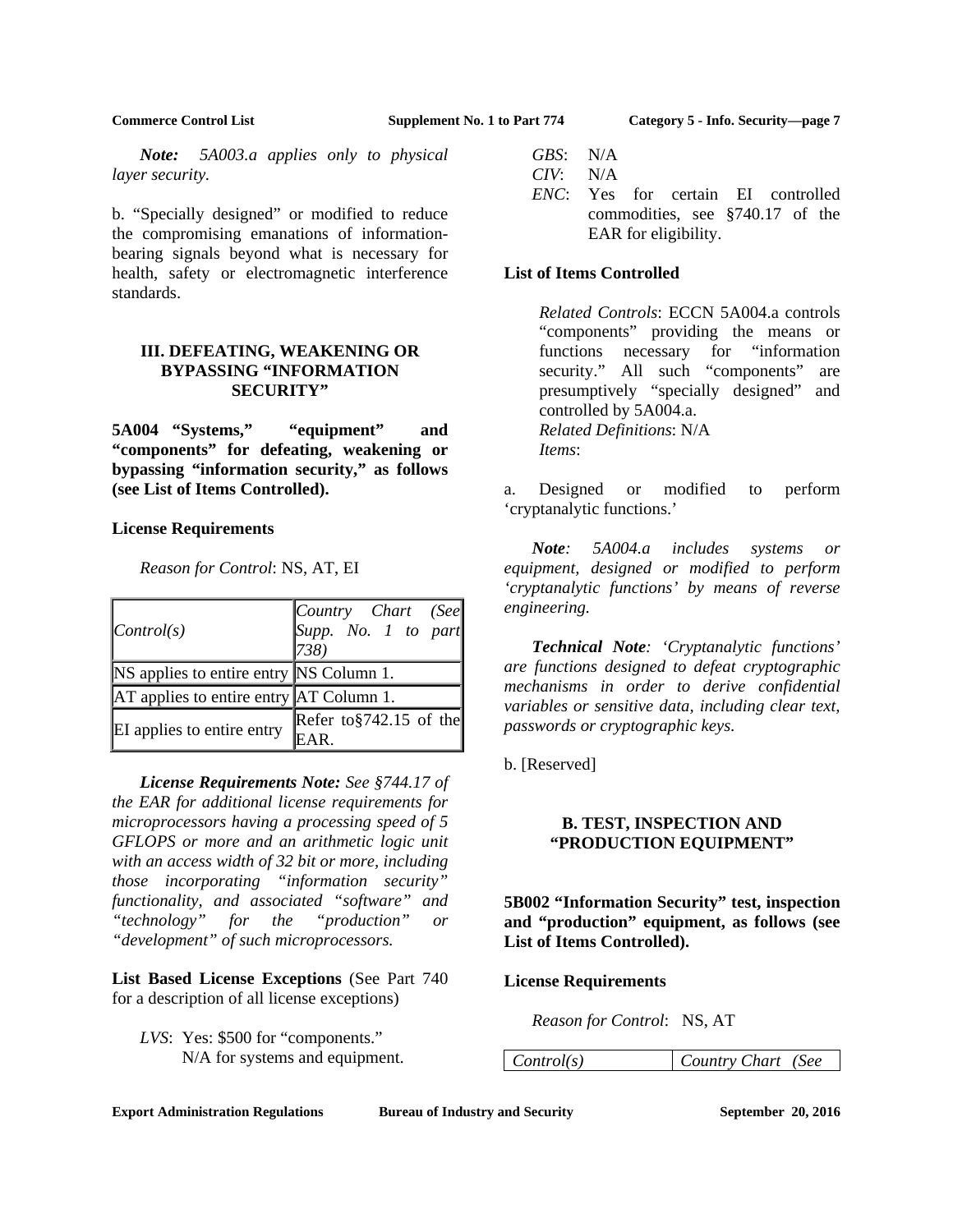|                                    | Supp. No. 1 to part |
|------------------------------------|---------------------|
|                                    | 738).               |
| NS applies to entire   NS Column 1 |                     |
| entry                              |                     |
| AT applies to entire   AT Column 1 |                     |
| entry                              |                     |

**List Based License Exceptions** (See Part 740 for a description of all license exceptions)

- LVS: N/A
- GBS: N/A
- CIV: N/A
- ENC: Yes for certain EI controlled equipment, see §740.17 of the EAR for eligibility.

# **List of Items Controlled**

*Related Controls*: N/A *Related Definitions*: N/A *Items*:

a. Equipment "specially designed" for the "development" or "production" of equipment controlled by 5A002, 5A003, 5A004 or 5B002.b;

b. Measuring equipment "specially designed" to evaluate and validate the "information security" functions of equipment controlled by 5A002, 5A003 or 5A004, or of "software" controlled by 5D002.a or 5D002.c.

# **C. "MATERIALS" - [RESERVED]**

# **D. "SOFTWARE"**

**5D002 "Software" as follows (see List of Items Controlled).**

**License Requirements**

| Reason for Control: NS, AT, EI |                                   |
|--------------------------------|-----------------------------------|
| Control(s)                     | Country Chart (See                |
|                                | Supp. No. 1 to part               |
|                                | 738).                             |
| NS applies to entire           | NS Column 1                       |
| entry                          |                                   |
| AT applies to entire           | AT Column 1                       |
| entry                          |                                   |
| applies<br>EI<br>to            | Refer to §742.15 of               |
| "software"<br>in               | the EAR.                          |
| 5D002.a, c.1 and .d,           |                                   |
| for commodities<br>$\alpha$    | <b>Note:</b> Encryption           |
| "software" controlled          | software is controlled            |
| EI reasons<br>in<br>for        | because of<br>its                 |
| ECCNs 5A002,                   | functional capacity,              |
| 5A004 or 5D002.                | and not because of                |
|                                | any informational                 |
|                                | value<br>of such                  |
|                                | software; such<br>software is not |
|                                |                                   |
|                                | accorded the same                 |
|                                | treatment under the               |
|                                | EAR as other                      |
|                                | "software'; and for               |
|                                | export licensing                  |
|                                | purposes, encryption              |
|                                | software is treated               |
|                                | under the EAR in the              |
|                                | same manner as a                  |
|                                | commodity included                |
|                                | in ECCN 5A002.                    |

*License Requirements Note: See § 744.17 of the EAR for additional license requirements for microprocessors having a processing speed of 5 GFLOPS or more and an arithmetic logic unit with an access width of 32 bit or more, including those incorporating "information security" functionality, and associated "software" and "technology" for the "production" or "development" of such microprocessors.* 

**List Based License Exceptions** (See Part 740 for a description of all license exceptions)

CIV: N/A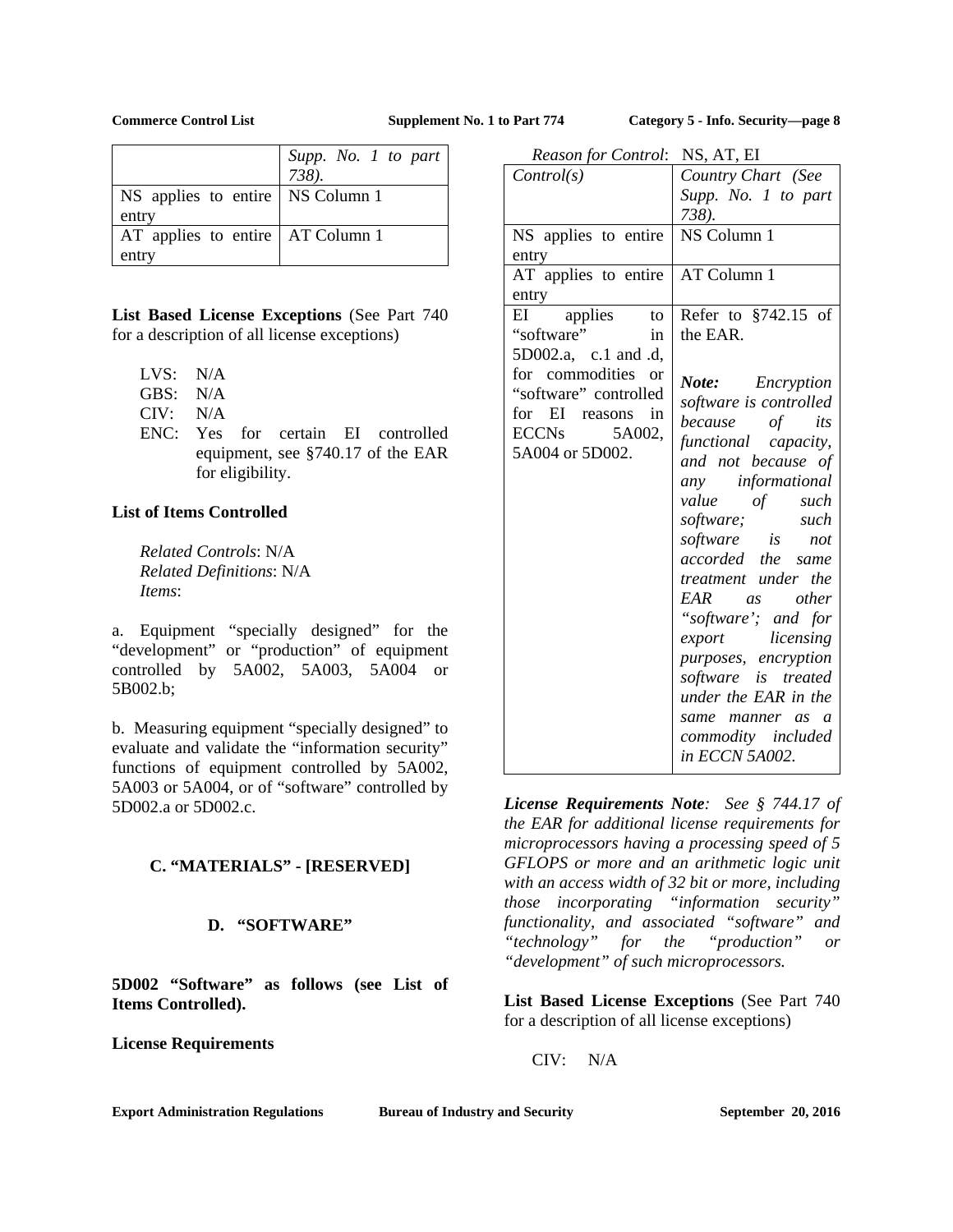TSR: N/A

 ENC: Yes for certain EI controlled software, see §740.17 of the EAR for eligibility.

### **List of Items Controlled**

*Related Controls*: After classification or self-classification in accordance with § 740.17(b) of the EAR, mass market encryption software that meet eligibility requirements are released from "EI" and "NS" controls. This software is designated as 5D992.c.

*Related Definitions*: 5D002.a controls "software" designed or modified to use "cryptography" employing digital or analog techniques to ensure "information security." *Items*:

a. "Software" "specially designed" or modified for the "development," "production" or "use" of equipment controlled by 5A002, 5A003 or 5A004, or of "software" controlled by 5D002.c;

b. "Software" "specially designed" or modified to support "technology" controlled by 5E002;

c. Specific "software" as follows:

 c.1. "Software" having the characteristics, or performing or simulating the functions of the equipment, controlled by 5A002, 5A003 or 5A004;

 c.2. "Software" to certify "software" controlled by 5D002.c.1;

 *Note: 5D002.c does not apply to "software" limited to the tasks of "OAM" implementing only published or commercial cryptographic standards.* 

d. "Software" designed or modified to enable, by means of "cryptographic activation," an item to achieve or exceed the controlled performance

levels for functionality specified by 5A002.a that would not otherwise be enabled.

**5D992 "Information Security" "software" not controlled by 5D002 as follows (see List of Items Controlled).**

## **License Requirements**

*Reason for Control*: AT

| Control(s)                                  | Country Chart (See<br>Supp. No. 1 to part<br>738). |
|---------------------------------------------|----------------------------------------------------|
| AT applies to entire   AT Column 1<br>entry |                                                    |

*License Requirements Note: See § 744.17 of the EAR for additional license requirements for microprocessors having a processing speed of 5 GFLOPS or more and an arithmetic logic unit with an access width of 32 bit or more, including those incorporating "information security" functionality, and associated "software" and "technology" for the "production" or "development" of such microprocessors.* 

**List Based License Exceptions** (See Part 740 for a description of all license exceptions)

 CIV: N/A TSR: N/A

## **List of Items Controlled**

*Related Controls:* This entry does not control "software" designed or modified to protect against malicious computer damage, *e.g.*, viruses, where the use of "cryptography" is limited to authentication, digital signature and/or the decryption of data or files.

*Related Definitions:* N/A *Items:*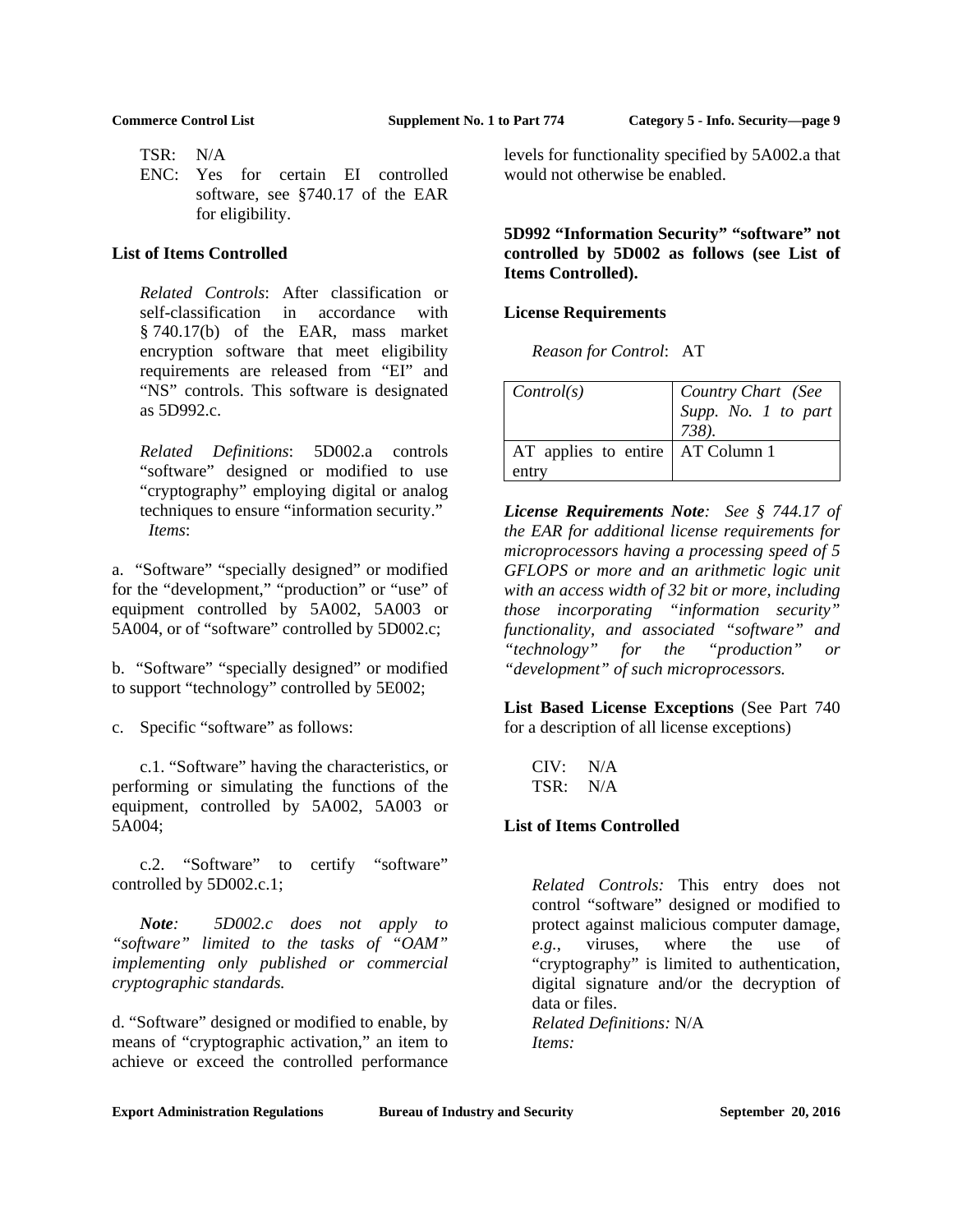a. [Reserved]

b. [Reserved]

c. "Software" classified as mass market encryption software in accordance with § 740.17(b) of the EAR.

# **E. "TECHNOLOGY"**

**5E002 "Technology" as follows (see List of Items Controlled).**

# **License Requirements**

| Control(s)                   | Country Chart (See      |
|------------------------------|-------------------------|
|                              | Supp. No. 1 to part     |
|                              | 738).                   |
| NS applies to entire         | NS Column 1             |
| entry                        |                         |
| AT applies to entire         | AT Column 1             |
| entry                        |                         |
| EI applies<br>to             | Refer to $\S$ 742.15 of |
| "technology"<br>in           | the EAR.                |
| 5E002.a<br>for               |                         |
| commodities<br><sub>or</sub> |                         |
| "software" controlled        |                         |
| for EI reasons in            |                         |
| $ECCNs$ 5A002,               |                         |
| 5A004 or 5D002, and          |                         |
| to "technology" in           |                         |
| 5E002.b.                     |                         |

# *License Requirements Notes:*

*(1) See § 744.17 of the EAR for additional license requirements for microprocessors having a processing speed of 5 GFLOPS or more and an arithmetic logic unit with an access width of 32 bit or more, including those incorporating "information security" functionality, and associated "software" and "technology" for the "production" or* 

*"development" of such microprocessors.* 

*(2) When a person performs or provides technical assistance that incorporates, or otherwise draws upon, "technology" that was either obtained in the United States or is of USorigin, then a release of the "technology" takes place. Such technical assistance, when rendered with the intent to aid in the "development" or "production" of encryption commodities or software that would be controlled for "EI" reasons under ECCN 5A002, 5A004 or 5D002, may require authorization under the EAR even if the underlying encryption algorithm to be implemented is from the public domain or is not of U.S.-origin.* 

**List Based License Exceptions** (See Part 740 for a description of all license exceptions)

| CIV: N/A |                  |  |                                       |
|----------|------------------|--|---------------------------------------|
| TSR: N/A |                  |  |                                       |
|          |                  |  | ENC: Yes for certain EI controlled    |
|          |                  |  | technology, see $\S740.17$ of the EAR |
|          | for eligibility. |  |                                       |

# **List of Items Controlled**

*Related Controls*: See also 5E992. This entry does not control "technology" "required" for the "use" of equipment excluded from control under the Related Controls paragraph or the Technical Notes in ECCN 5A002 or "technology" related to equipment excluded from control under ECCN 5A002. *Related Definitions*: N/A *Items*:

a. "Technology" according to the General Technology Note for the "development," "production" or "use" of equipment controlled by 5A002, 5A003, 5A004 or 5B002, or of "software" controlled by 5D002.a or 5D002.c.

b. "Technology" to enable, by means of "cryptographic activation," an item to achieve or